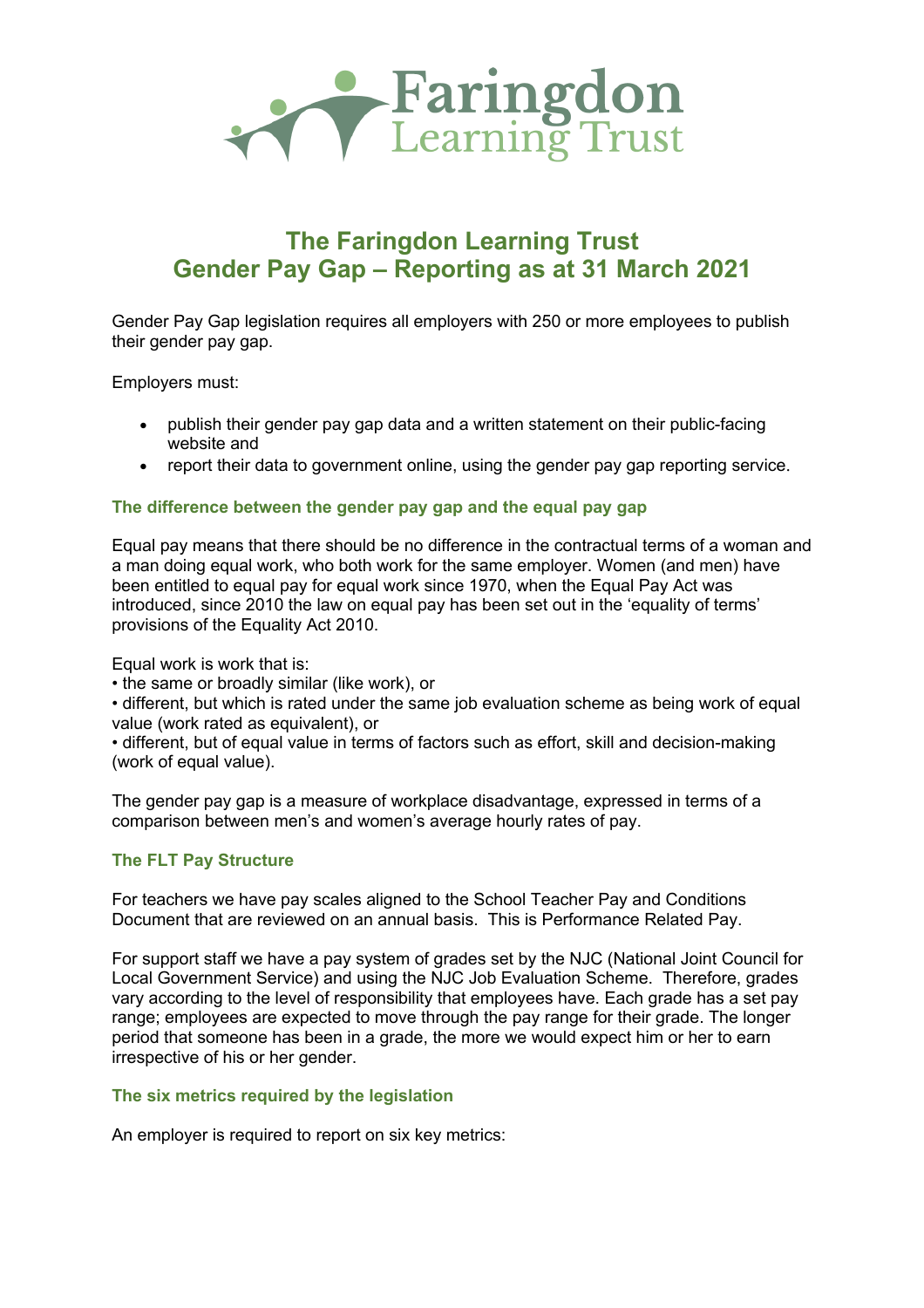- the difference in the mean pay of full-pay men and women, expressed as a percentage;
- the difference in the median pay of full-pay men and women, expressed as a percentage;
- the difference in mean bonus pay of men and women, expressed as a percentage;
- the difference in median bonus pay of men and women, expressed as a percentage;
- the proportion of men and women who received bonus pay; and
- the proportion of full-pay men and women in each of four quartile pay bands.

The FLT does not have a bonus scheme and therefore we are only reporting on:

- the difference in the mean pay of full-pay men and women, expressed as a percentage;
- the difference in the median pay of full-pay men and women, expressed as a percentage;
- the proportion of full-pay men and women in each of four quartile pay bands.

Comparison of mean pay in FLT shows a gap in favour of men of 29% and of median pay shows a gap in favour of men of 59%.

|               | Mean gender pay gap | Median gender pay gap |
|---------------|---------------------|-----------------------|
| 31 March 2017 | 24%                 | 40%                   |
| 31 March 2018 | 19%                 | 25%                   |
| 31 March 2019 | 29%                 | 61%                   |
| 31 March 2020 | 31%                 | 62%                   |
| 31 March 2021 | 29%                 | 59%                   |

The mean (or average) is the most popular measure of central tendency. The mean has one main disadvantage; it is susceptible to the influence of extremes. These values are unusual compared to the rest of the data set, because they are especially small or large in numerical value. For example, the mean maybe skewed by a small number of higher wages, and therefore, might not be the best way to accurately reflect the typical wage of an employee, as many in the data set have lower wages. The median is the middle score for a set of data that has been arranged in order of magnitude. The median is less affected by extreme values, such as changes in the earnings of a small number of high earners. If the data set were perfectly normal, and not skewed then the median and mean would be equal. That is not the case with the FLT data.

### **Information on the Workforce Profile**

FAS employs 375 females in comparison to 61 males, a total of 436.

The employees are distributed across the Quartiles:

|          | 2017        |        | 2018        |        | 2019        |        | 2020        |        | 2021        |        |
|----------|-------------|--------|-------------|--------|-------------|--------|-------------|--------|-------------|--------|
| Quartile | <b>Male</b> | Female | <b>Male</b> | Female | <b>Male</b> | Female | <b>Male</b> | Female | <b>Male</b> | Female |
| Q1       | 14%         | 86%    | 17%         | 83%    | 11%         | 89%    | 9%          | 91%    | 6%          | 94%    |
| Q2       | 9%          | 91%    | 10%         | 90%    | 7%          | 93%    | 7%          | 93%    | 12%         | 88%    |
| Q3       | 16%         | 84%    | 13%         | 87%    | 13%         | 87%    | 12%         | 88%    | 12%         | 88%    |
| Q4       | 24%         | 76%    | 24%         | 76%    | 23%         | 77%    | 23%         | 77%    | 27%         | 73%    |
| All      | 16%         | 84%    | 16%         | 84%    |             |        | 13%         | 87%    | 14%         | 86%    |

The quartile distribution gives information about how male and female employees are distributed across the organisation.